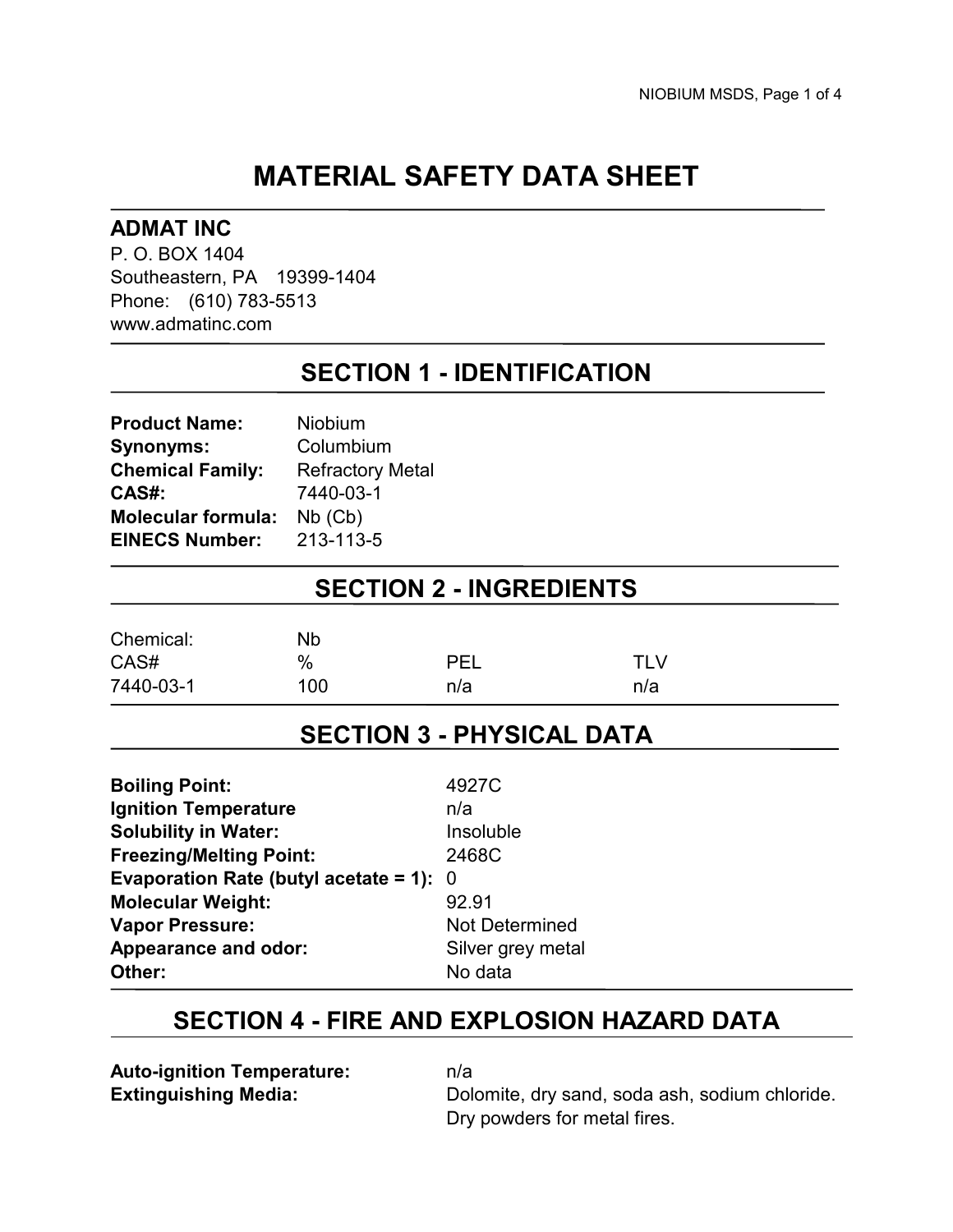#### **Special Fire Fighting Procedures:**

Use normal firefighting procedures which include wearing NIOSH/MSHA approved self-contained breathing apparatus, flame and chemical resistant clothing, hats, boots, and gloves. If without risk, remove material from fire area.

### **SECTION 5 - HEALTH DATA**

A. ANIMAL TOXICITY

| LD50:        | No data |
|--------------|---------|
| <b>LC50:</b> | No data |
| Other:       | No data |

#### B. EFFECTS OF EXPOSURE

#### ACUTE EFFECTS

| Ingestion:                                    | May cause irritation of the digestive tract.           |  |
|-----------------------------------------------|--------------------------------------------------------|--|
| <b>Skin Contact:</b>                          | Powder or dust may cause irritation.                   |  |
| <b>Eye Contact:</b>                           | Powder or dust may cause eye irritations.              |  |
| Inhalation:                                   | Powder or dust may irritate mucous membranes and upper |  |
|                                               | respiratory tract.                                     |  |
| <b>Other Health Hazards:</b> None known.      |                                                        |  |
| <b>Most Likely Routes of Entry: Ingestion</b> |                                                        |  |

#### C. EMERGENCY AND FIRST AID PROCEDURES

#### **Ingestion:**

Do Not Induce Vomiting. If conscious and alert, rinse mouth and drink 2-4 cupfuls of milk or water. Wash mouth out with water.

#### **Skin Contact:**

Flush skin with plenty of water for at least 15 minutes while removing contaminated clothing and shoes. Seek medical attention if redness, swelling, itching or burning occur. Wash clothing before reuse.

#### **EyeContact:**

Immediately flush eyes, including under eyelids, with large amounts of water for at least 15 minutes. Call a physician.

#### **Inhalation:**

Remove to fresh air. If required provide artificial respiration. Seek immediate medical attention.

# **SECTION 6 - REACTIVITY**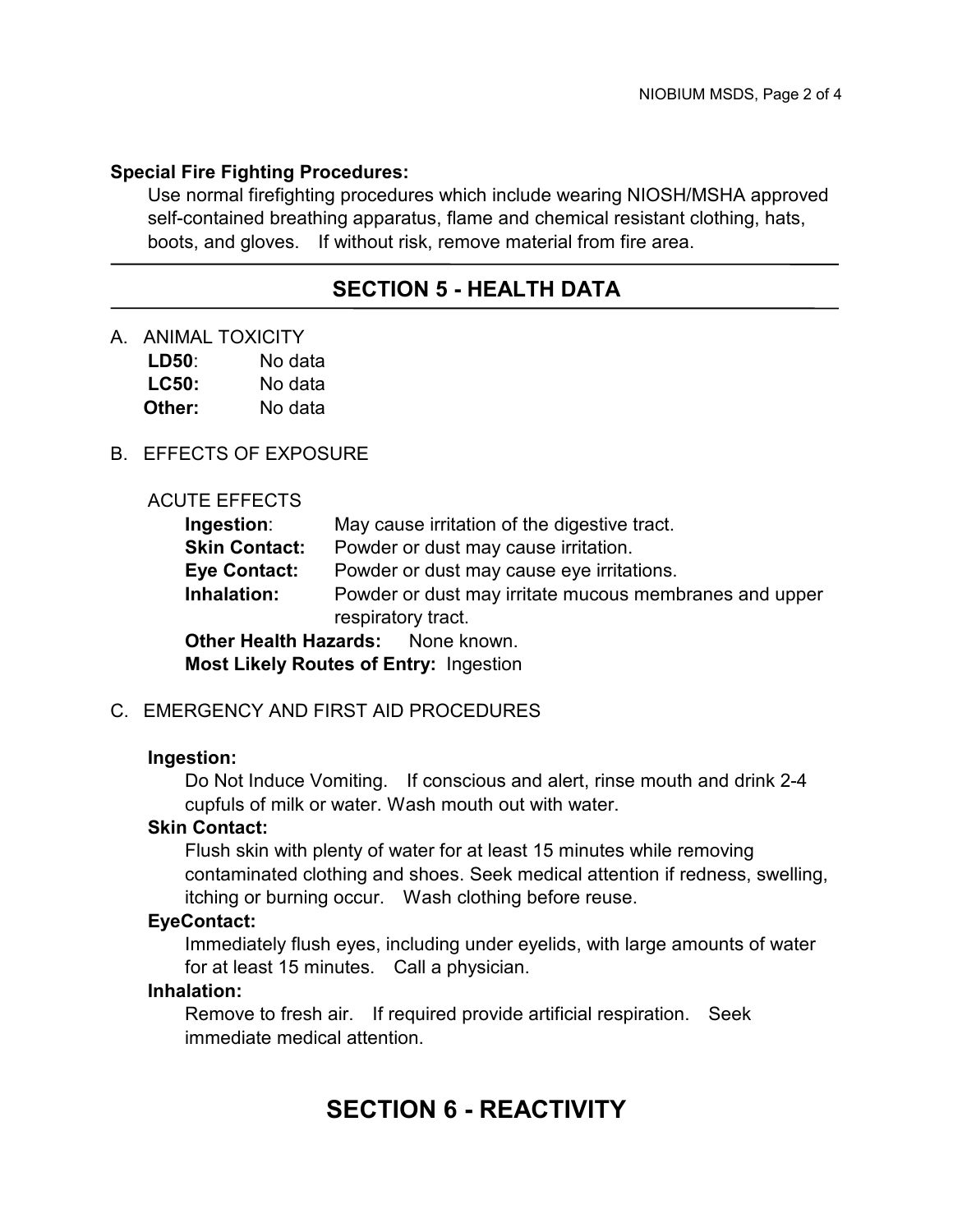**Incompatibility**: Oxidizers – Fire and explosion hazard Mineral acids – incompatible Fluorine – Incandescent reaction Bromine Trifluoride – Incandescent reaction Chlorine – Ignition at 205C **Dangerous Reactions**: n/a

**Hazardous Decomposition Products**: n/a **Stability**: Stable under normal conditions. **Conditions to Avoid:** Dust generation, heat and sources of ignition.

# **SECTION 7 - ENVIRONMENTAL INFORMATION**

#### **RCRA Code:** Not listed

**Spill and Leak Procedures**: Vacuum or sweep up material and place into a suitable disposal container. Avoid generating dusty conditions. Provide ventilation. **Waste Disposal**: Consult state, local or federal EPA regulations for proper disposal.

# **SECTION 8 - PROTECTION INFORMATION**

### **Respiratory Protection**:

Follow the OSHA respirator regulations found in 29 CFR 1910.134 or European Standard EN 149. Use a NIOSH/MSHA or European Standard EN 149 approved respirator if exposure limits are exceeded or if irritation or other symptoms are experienced.

#### **Protective Gloves**:

Rubber

### **Eye/Face Protection**:

Wear appropriate protective eyeglasses or chemical safety goggles as described by OSHA's eye and face protection regulations in 29 CFR 1910.133 or European Standard EN166.

#### **Other**:

Keep away from food stuffs, beverages, and feed. Avoid contact with skin and wash hands before eating and at the end of the work day.